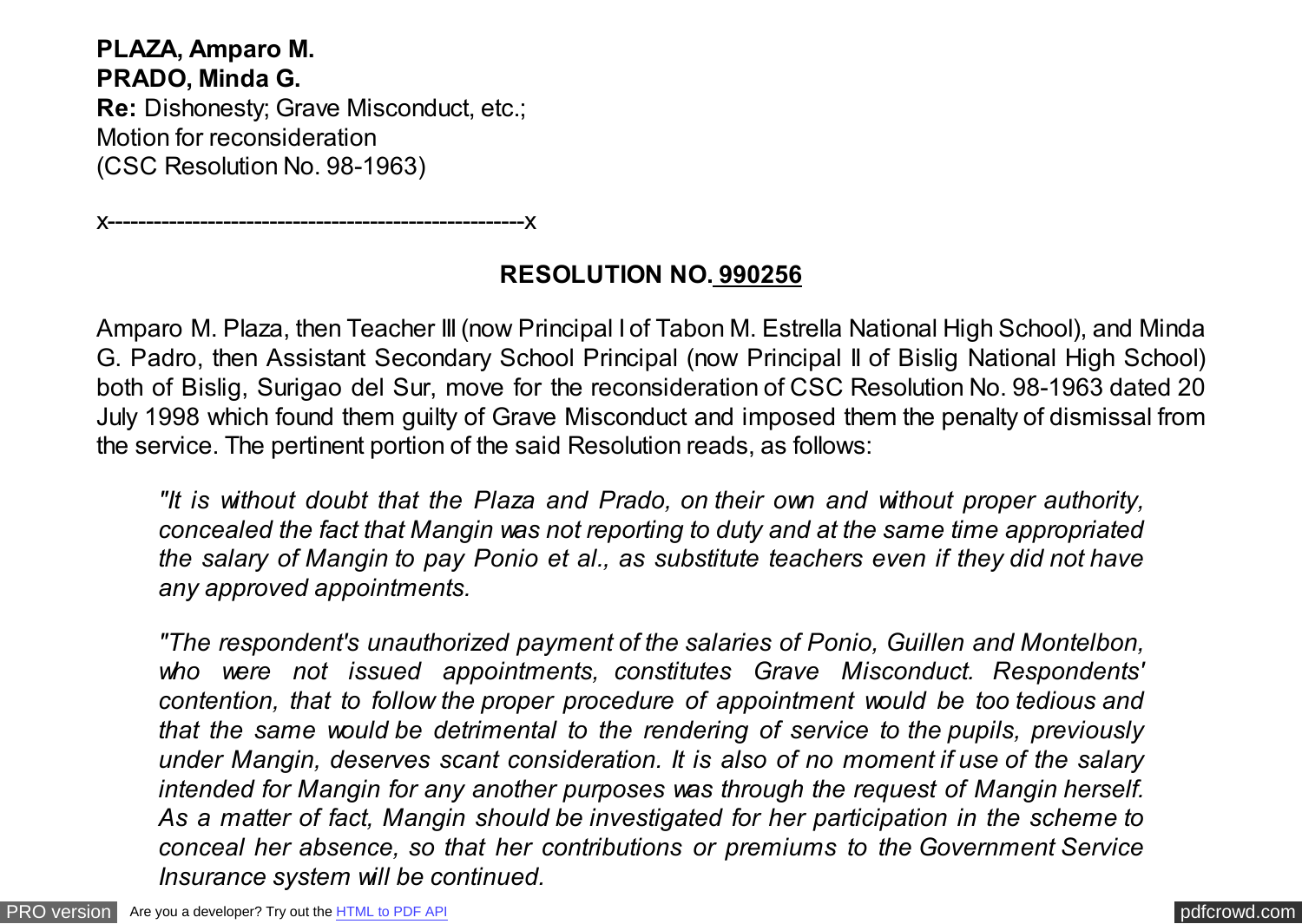*"With regard to the payment of salary, since there was no valid appointment issued to Poniio, Guillen and Montebon, the officials responsible for the actual services they have rendered are liable for the payment of their salaries.*

#### *x x x*

*"WHEREFORE, Amparo M. Plaza and Minda G. Prado are found guilty of Grave Misconduct. They are hereby imposed the penalty of dismissal from the service, including the accessory penalties of perpetual disqualification from holding public office and from taking the government examinations. Furthermore, they are directed to refund the amount paid to Eugenio P. Ponio, Myrna M. Montebon and Marivel T. Guillen as their salaries for being substitute teachers for Leonarda L. Mangin."*

The material allegations of Plaza and Prado in their motion read, as follows:

#### x x x

*"This motion for reconsideraion is premised basically on the following grounds:*

*"1. That the Honorable commission overlooked the evident good faith and apparent lack of wrongful intent on the part of the respondent;*

*"2 That the Honorable Commission failed to consider the long years of honorable service in the government by both respondents.*

*"3. That the government practically sustained no damage from the acts of the respondents.*

*"4. That the penalty of dismissal is too harsh for the respondents taking into consideration all the circumstances obtaining in the case.*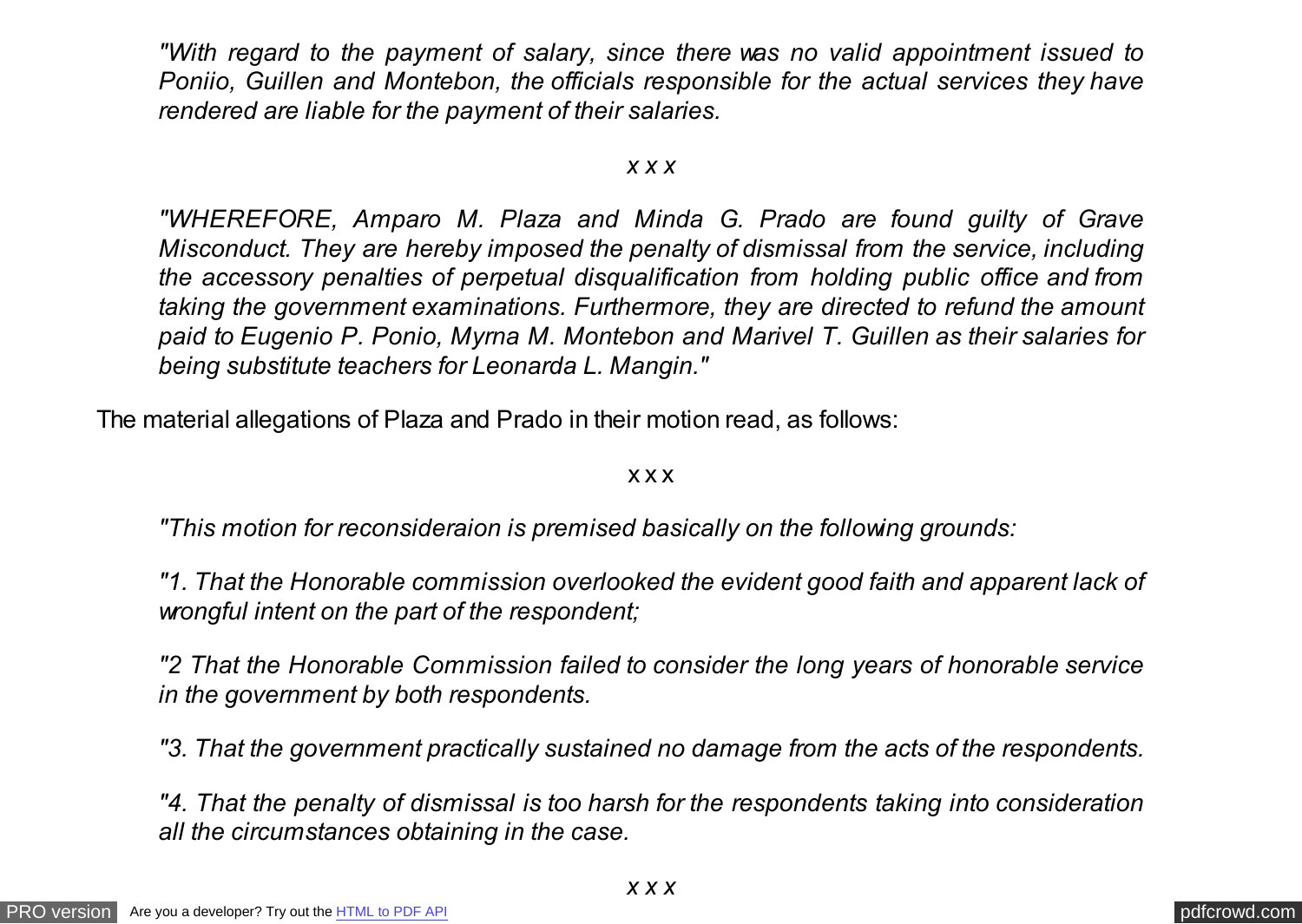*"In the case, the elements of corruption and clear intent to violate the law is absent. Respondents had shown their candor and good faith since the start of the investigation until the end. There was never an attempt on the part of the respondents to cover- up the pertinent and material records of the case and they did readily confess on their counter affidavits and evidences that they did locally arranged the leave of Mrs. Leonarda L. Mangin and her engagement of their substitutes. It was during the year when fiscal management was devolved to the school.*

*"Respondent Prado was moved by her compassion to a colleague who came to her ( Prado ) for a help so that her (Leonarda A. Mangin) contribution to the GSIS will con tinue despite her being on sickleave Respondent Plaza had no authority to decide on the matter of the request of Mrs. Leonarda Mangin because at the time she was yet a classroom Teacher III in the year 1989. Respondent Plaza's only involvement in this case was her being the disbursement officer designate then. However, she made the disbursement based on approved payroll.*

### *x x x*

*"The payrolls themselves explicitly reveal respondents' good faith. If they indeed had the intention to defraud the government, they could have easily forged the signature of Mrs. Leonarda Mangin and made it appear that Mangi received her pay. If the respondents did not have their honest and good intention, they would not have hired substitute teachers to take the place of Mrs. Mangin."*

In their supplemental motion, Prado and Plaza alleged, as follows:

x x x

*"3. That there is no sufficient evidence to prove the afore-said finding. Records will show that respondents did not conceal or hide the fact that Mangin was on leave.*

[PRO version](http://pdfcrowd.com/customize/) Are you a developer? Try out th[e HTML to PDF API](http://pdfcrowd.com/html-to-pdf-api/?ref=pdf) contract the CHTML of PDF API [pdfcrowd.com](http://pdfcrowd.com)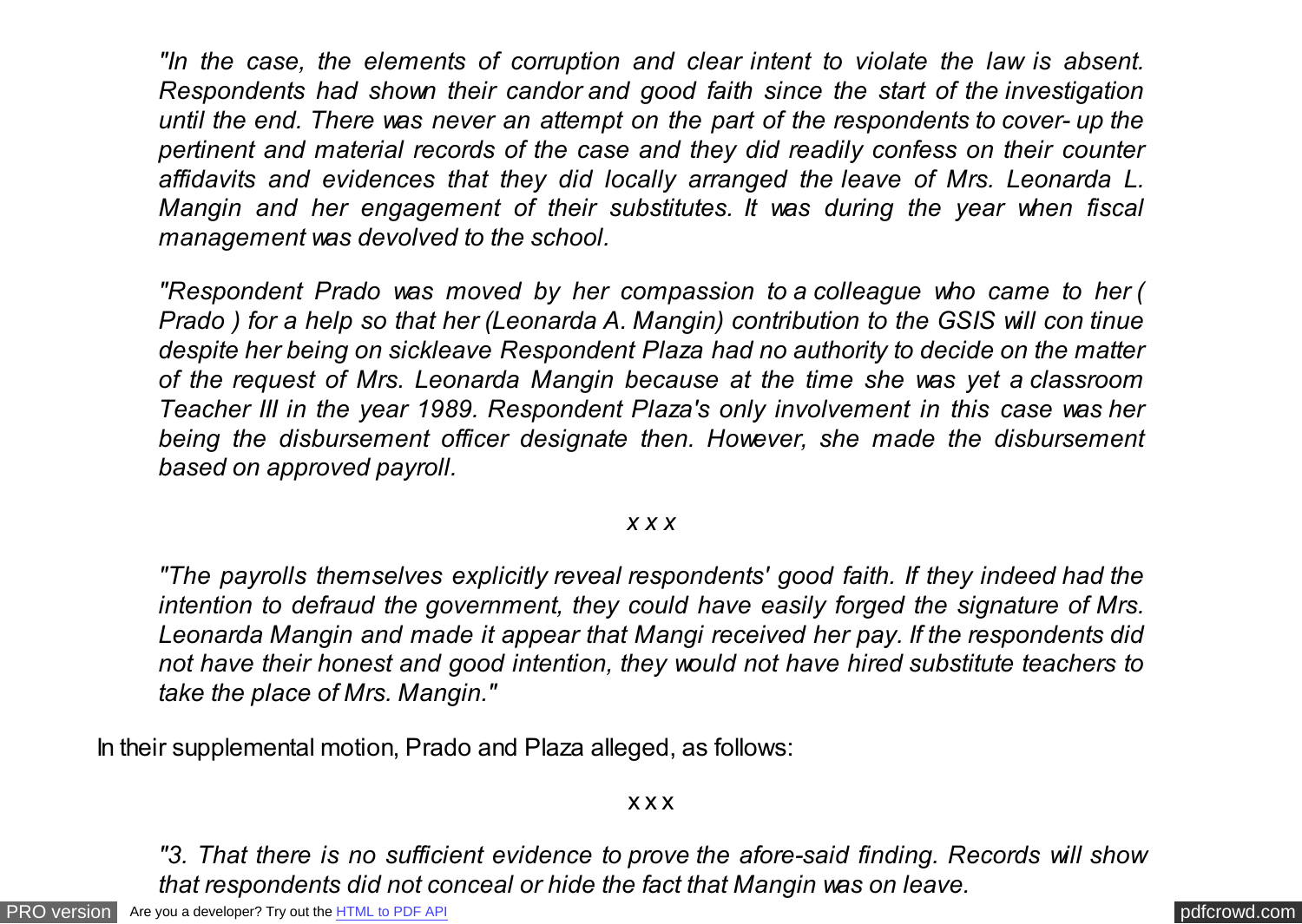*"4. That there was no malice and/or intent on the part of respondent to either benefit or gain from the arrangement or defraud the government. Respondents were just driven by compassion and sympathy to a co-teacher who pleaded and even suggested to a local arrangement. Respondents would like to point out that they merely acted in good faith.*

*"5. That, as respondents where just then designated OIC Principal and Disbursement Officer, respectively, not knowing well of the intricacies of appointments, and honestly believing then that said local arrangement will not in any way cause damage to the government and further knowing that there were precedents in the past, they give due course to the request of Mangin.*

*"6. That likewise there is no sufficient evidence to prove that respondents appropriated the salaries of Mangin. As testified to by the three (3) substitutes during the formal hearing and as appearing on the payrolls, the salaries of Mangin for three (3) periods of her sick leave of absence were actually paid and received directly by the substitutes as payment for actual services they rendered to the school, in fairness to them. In other words, respondents had no hand on the salaries of Mangin. Respondents did not benefit for themselves a single centavo from said arrangement or transaction.*

*"7. That, if indeed respondents committed and/or violated Civil Service Law, rules and regulations on appointments and payments of salaries of government employees, definitely respondents were not motivated with personal interests, malice and/or corruption. It was mere lapses and/or error of judgment on respondents' part, who were new to their position. Hence, respondents may only be held liable for gross violation of existing civil service laws and rules and/or simple misconduct.*

*"8. That imposing the penalty of dismissal to respondents under the circumstances availing, is too harsh and inhuman considering the fact that respondents have dedicatedly served the teaching service, molding the youth to become responsible citizens in the*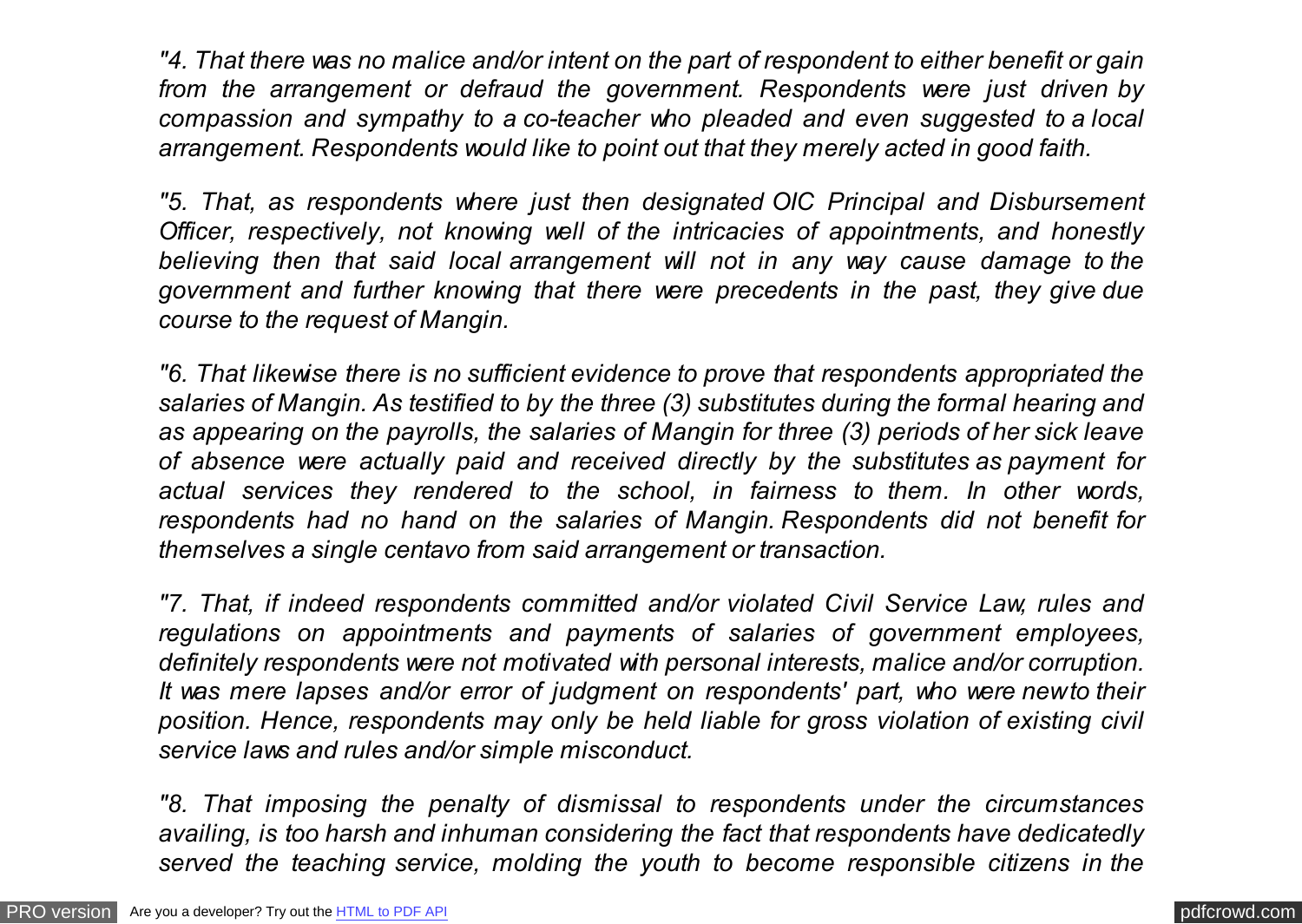*future, during the entire prime days of their lives."*

After a careful reevaluation of the records, taking into reconsideration the respondents' motion, the Commission finds the motion of Prado and Plaza meritorious.

The Commission takes note of the fact that Prado and Plaza did not gain nor did they intend to gain anything from the salary appropriated in the name of Mangin. As shown by the affidavits executed and signed Ponio, et al., the substitute teachers for Mangin, the amount intended for Mangin were actually received by them in payment for the services they have rendered in favor of the school.

In the case of **ARTECHE,Jesuita, CSC Resolution No. 98-1432, dated 10 July 1998,** the Commission defined Misconduct as follows:

*"Misconduct is defined as a transgression of some established and definite rule of action, more particularly, unlawful behavior or gross negligence of the public officer. Also the word misconduct implies a wrongful intention, and not a mere error of judgment. If the transgression is done with deliberate intent or in complete disregard of established rules, it becomes Grave Misconduct. Otherwise, it is only Simple Misconduct."*

There was no intention on the part of Plaza and Prado to defraud the government or to gain personally from the acts complained of. The salaries released in the name of Mangin were duly received by the substitute teachers as compensation for the services rendered by the latter and did not benefit Prado and Plaza in any manner. Apparently, their acts were mere error of judgment compelled by a misplaced sense of altruism.

The claim of Prado and Plaza that they have acted in good faith when they where hired the substitute teachers without a valid appointment is impressed with merit. The Commission takes note of the reason behind their act, which is, *"Mangin's absence was known to everyone in the school. In fact, Mangin had an approved sick leave of absence applications (January 9, 1989-February 23, 1989-April 2,1989; and, April 23, 1989-December 31, 1989), by Prudencio Mabanglo, then Schools Division*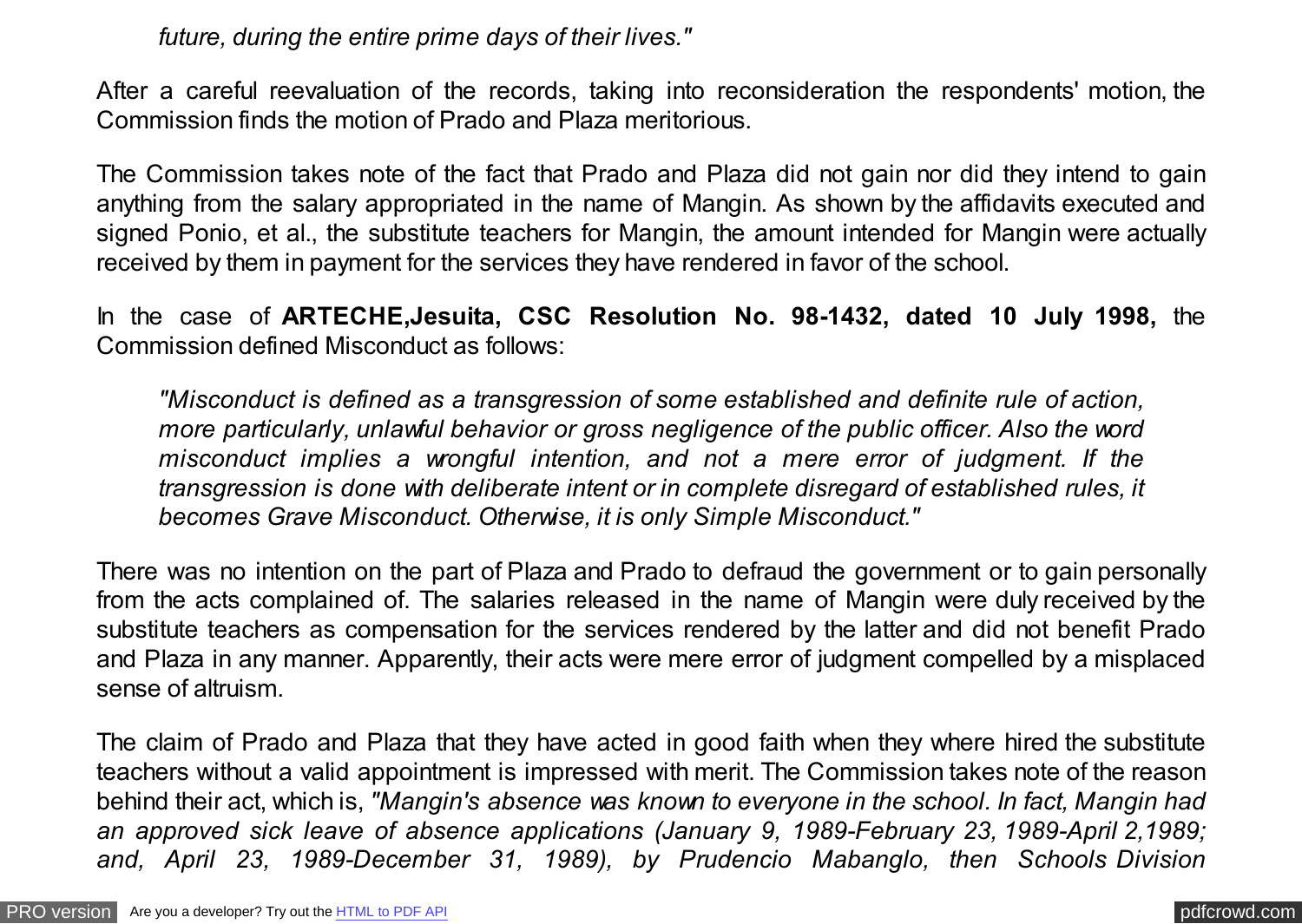*Superintendent. In her stead and so as not to disrupt classes during the school year, three (3) substitute teachers were locally hired. Said teachers were actually rendered teaching service to the school."*

Good faith refers to the state of the mind which is manifested by the acts of the individual concerned. It consists of the honest intention to abstain from taking an unconscionable and unscrupulous advantage of another. It is the opposite of fraud, and its absence should be established convincing evidence **(Hilario V. Galvez, 45494-R, August 19, 1971).**

Moreover, after a closer scrutiny of the records of this case, the Commission found that Plaza and Prado did not conceal the absence of Mangin. This can be inferred from the fact that Mangin was required to submit an application for sick leave, which was subsequently approved, to cover the period of her absence and that the substitute teachers (Ponio, et al) were required to sign their names in the space, in the payroll sheets, intended for Mangin. These acts reveal that Plaza and Prado had no intention to conceal the absence of Mangin.

However, Plaza and Prado are liable for disregarding the pertinent civil service rules and regulations on the hiring of substitute teachers which are, as follows:

1. Section 15, Rule V of the Omnibus rules Implementing Book V of Executive Order No. 292 which reads as follows:

*"SEC.15. In the case of teachers, the Commission recognizes the provisional and substitute status of appointment as provided for and defined under the Magna Carta for Public School Teachers (RA 4670)."*

*2. OMNIBUS GUIDELINES ON APPOINTMENTS AND OTHER PERSONNEL ACTIONS (Memorandum Circular No. 38, Series of 1993)*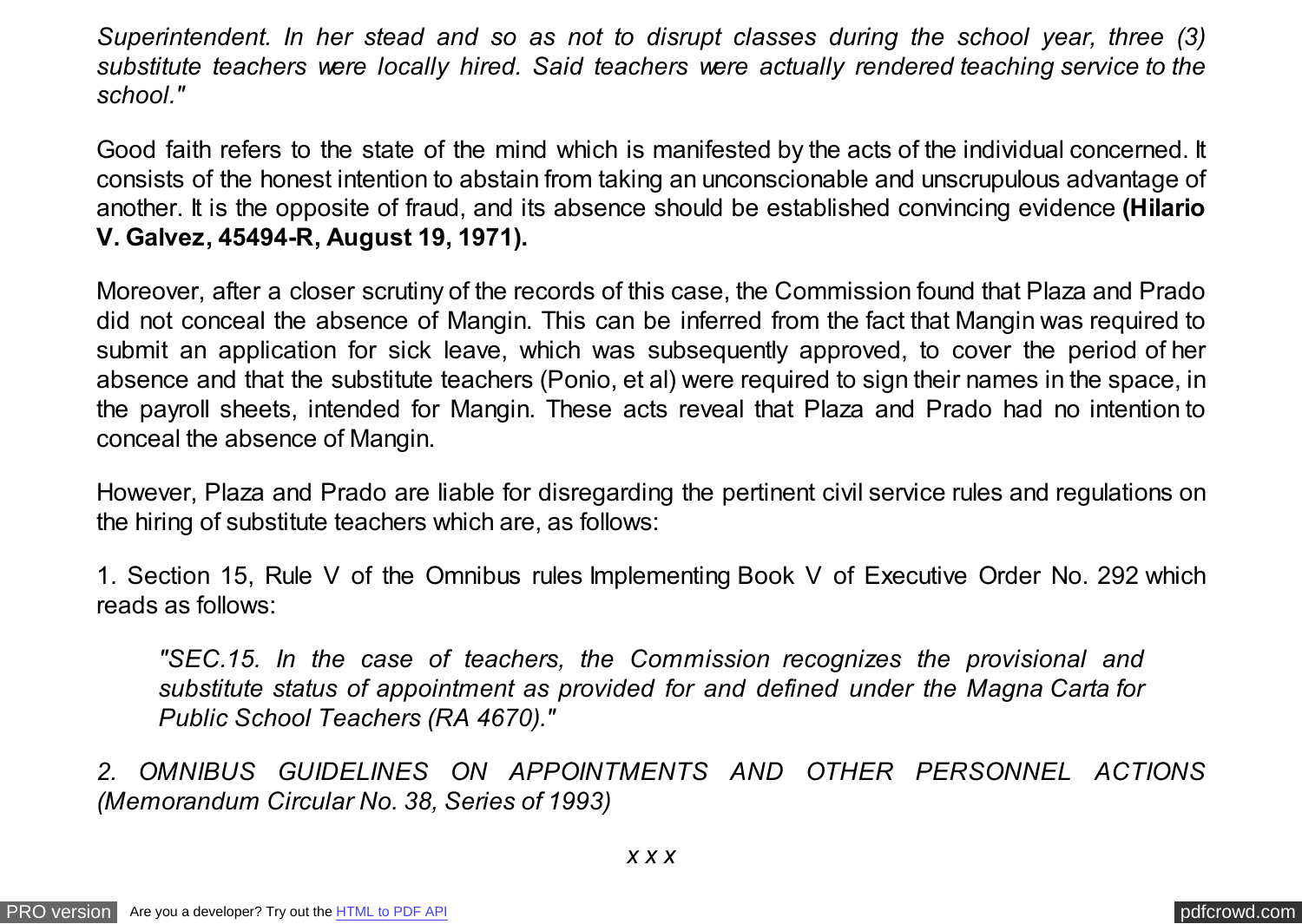*"1. Forms(submit 3 copies)*

*x x x*

*"c. All appointments of substitute teachers shall be prepared in CS Form 33 and submitted to the CSC Office concerned for approval. The use of Special Orders for subsequent appointments of teachers within a school year shall be discontinued.*

### *x x x*

*"6) Employment status of teachers are those defined by the Magna Carta for Public School Teachers (RA 4670), viz:*

### *x x x*

*"Provisional (Substitute) - for those who meet the minimum educational qualification but without teacher eligibility and appointed in a substitute capacity.*

*"Regular (Substitute) - for those who meet the educational and eligibility requirements and appointed in a substitute capacity."*

Prado and Plaza are duty bound to follow the proper procedure in the appointment of substitute teachers. They could not resort to procedural short-cuts in disregard of existing civil service rules on the matter. In this respect, they are liable for Conduct Grossly Prejudicial to the Best Interest of the Service.

**WHERFORE,** the motion for reconsideration of Amparo M. Plaza and Minda G. Prado is hereby granted. Accordingly, CSC Resolution No. 98-1963 dated 20 July 1998 is hereby modified. Plaza and Prado are found guilty of Conduct Grossly Prejudicial to the Best Interest of the Service and are meted out the penalty of fine equivalent to six (6) months salary.